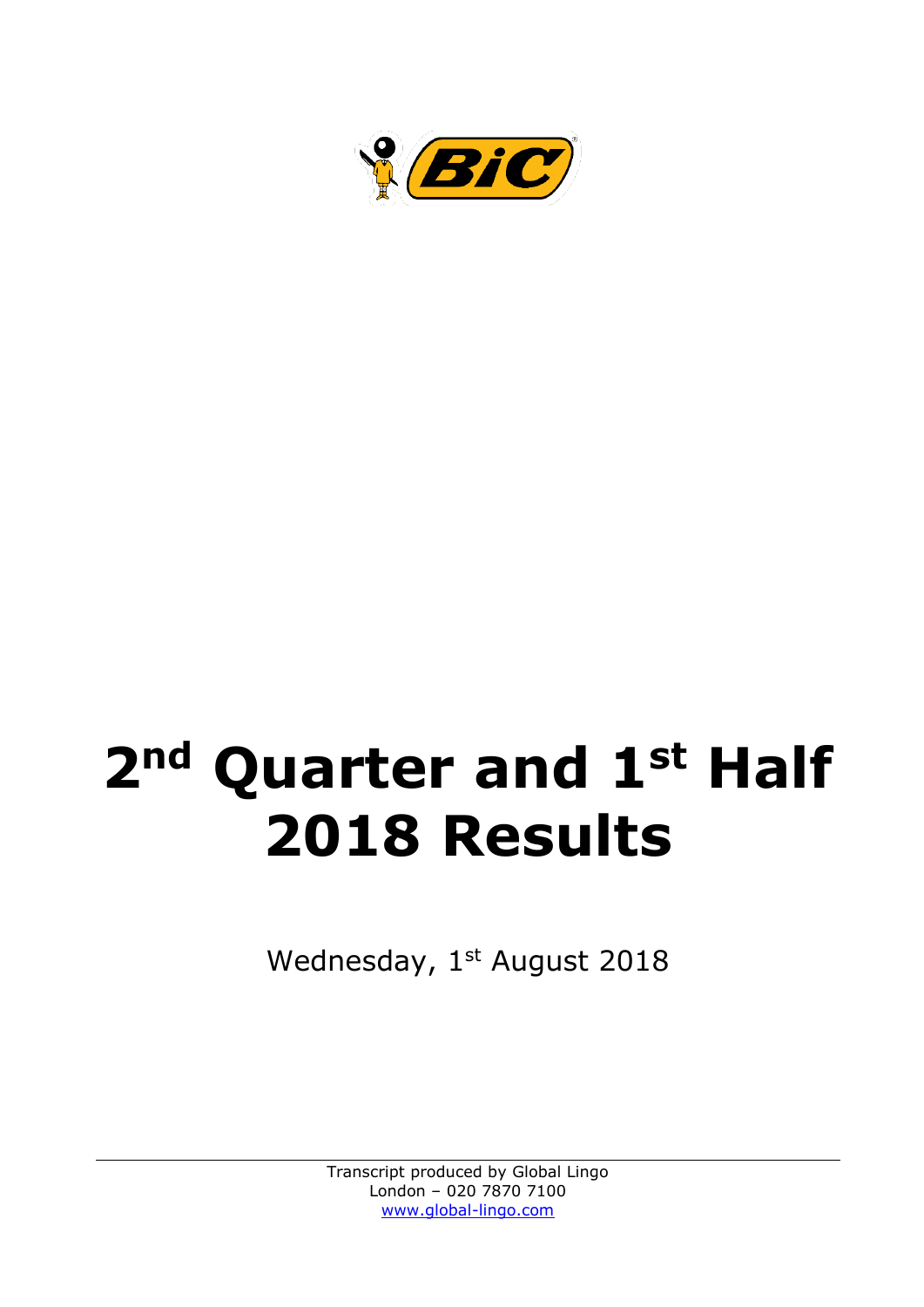## **2nd Quarter and 1st Half 2018 Results**

**Operator:** Ladies and gentlemen, welcome to the Second Quarter and First Half 2018 Results of BIC Conference. I know hand over to Madame Sophie Palliez. Madame, please go ahead.

**Sophie Palliez:** Thank you. Good afternoon or good morning for those listening from the US. Welcome to this Q2 H1 conference call. We will present very shortly kind of - a very short presentation on our results and then, Gonzalve Bich, Chief Executive Officer, and Jim DiPietro, Chief Financial Officer, will be able to answer to your questions. Let me now give the floor to Gonzalve Bich for a short presentation on these results.

**Gonzalve Bich:** Thank you, Sophie. Good morning and good afternoon everyone. I'll begin today with a summary of our first half 2018 results; I'll then hand it over to Jim to take you through our financials; and finally, I'll conclude by going through our second half trends and full year outlook.

Let me start by giving you a brief overview of the trading environment BIC has been operating in since the beginning of 2018. From a macro perspective, it's fair to say our business has been exposed to a volatile global context. Our teams had to navigate through Mexico's recent presidential elections, the ten-day transportation strike in Brazil, in addition to import bans in selected Middle East and African countries.

In the US, the economy continues to be strong with Q2 GDP up 4% and consumer spending growth at +2.2%. Yet, Brazil, one of our major markets, sees its GDP forecast revised downwards on a regular basis, leading our markets to trend below initial projections. For example, year to date May, the Brazilian wet shave market declined 3.2% in value versus 3.2% growth initially forecasted. Our businesses have been exposed to significant currency volatility and have been impacted by raw material price increases in all our categories, as we expected.

Last but not least, global trade is now subject to uncertainties with the risk of increased import duties. As a multi-local manufacturer, we are less exposed than some others of our direct competitors. While we may face local contemporary challenges, such as in Brazil in May, overall our integrated production model gives us a competitive advantage.

From a geographical standpoint, as we'll detail later, these macro trends affected mostly North America and developing markets' net sales, which declined 0.5% and 6.3% respectively. Europe grew slightly, up 0.8%.

If we now look from an industry perspective, our three categories operate in a fast moving retail environment. The surge in ecommerce leads our customers to constantly review their business models and the way they engage end consumers. This is not only pointing to disruption in the US wet shave market; in recent years, ecommerce pure players have grown into market leaders, squeezing out mass retailers. Furthermore, consumer preferences have evolved at an unprecedented rate and we continue to see consumer habits shifting towards product personalisation. Doing business in this context requires our teams to be more agile and innovative than ever before. We're aggressively expanding in ecommerce, strengthening our relationships with online specialists and developing winning direct-to-consumer strategy. We also continue to work closely with our core retail partners who remain key in our growth.

In this overall context, our first half of this year was challenging for BIC. European and North American stationery markets were down, low-single digits on a year-to-date basis. The US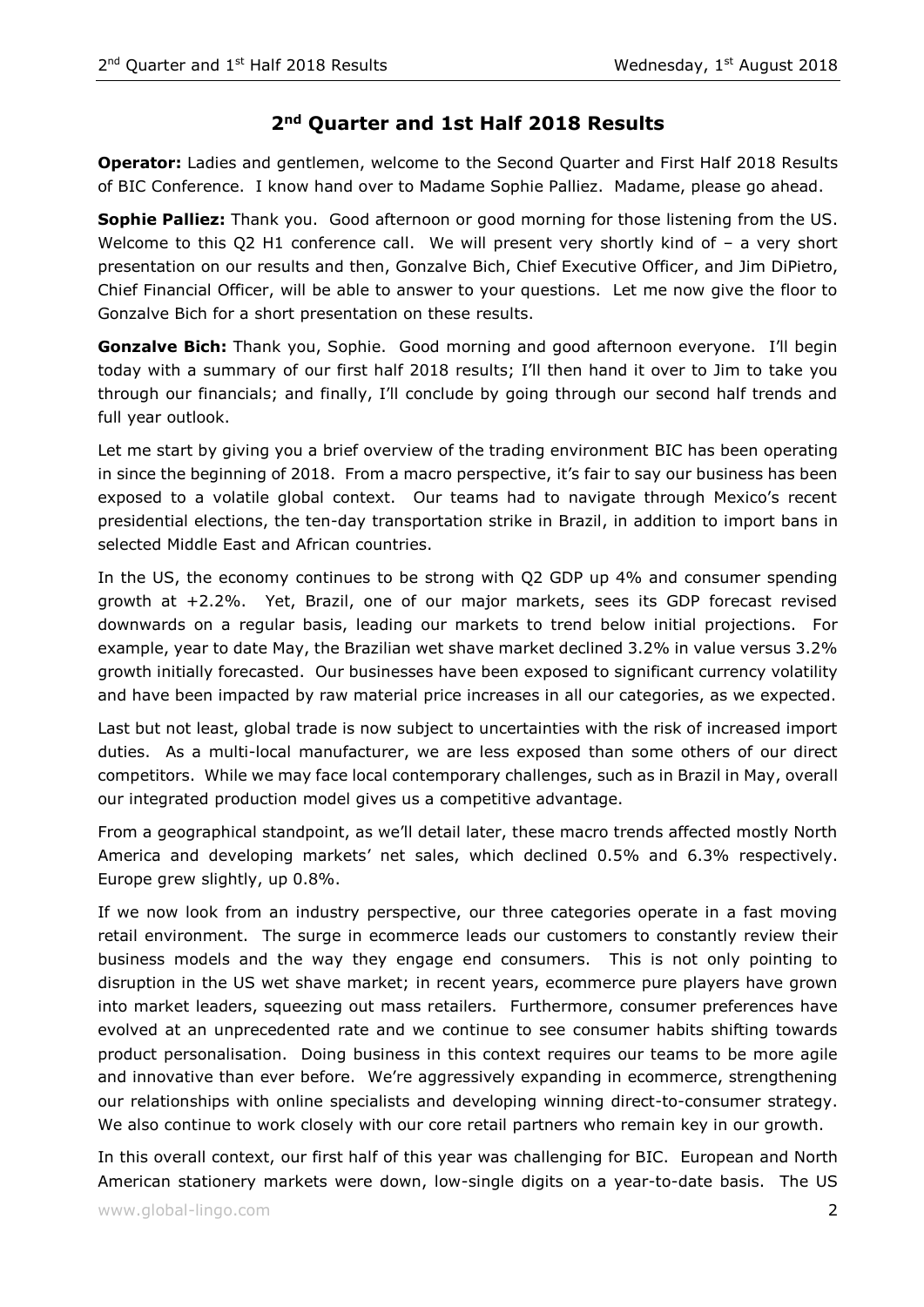shaver market decreased 3.9% in value year to date. Western Europe was soft as well, down 1.1% in value. As mentioned before, our performance in Brazil was challenged by the strike in May. Despite these headwinds, we managed to seize growth opportunities in most of our markets. We delivered strong performance in stationery in the US, gaining 0.7 points market share on a year-to-date basis and growing ecommerce sales by more than 50% in the first half. We continue to gain traction in Eastern Europe with high double-digit growth in sales and distribution gains, notably in Russia for shavers.

Globally, our teams continue to be focused on paving the way for future delivery of growth. Our first half results demonstrate our commitment to invest in our business and operations. In line with our goals, we pursued planned investments in CAPEX and targeted brand support.

We are an industrial company, a leader in each of our categories and a worldwide and acknowledged brand. We can rely on a historical strength, a state-of-the-art mass production model, delivering the highest possible quality at the lowest unit cost. Yet, this is no longer enough. Given the industrial nature of our businesses, we must make decisions with the long term at the top of our minds. If we want to remain leaders in our three categories, we must move quicker. We believe we can accomplish this by investing in ground-breaking innovation to propel growth in stationery and shavers, while addressing more proactively regulation enforcement issues in lighters in Europe. We must be more focused on increasing investments' return, strengthening our industrial excellence worldwide and driving cost effectiveness more proactively. Going forward, we will rely on our strong balance sheet and solid cash flow generation. For the balance of the year, we remain dedicated to achieving our outlook for the full year 2018.

A few comments now on our first half financial performance. Net sales were down 1.9% on a comparative basis, at €959.3 million. Normalised IFO margin was 19.6%, down 70 basis points versus prior year, while normalised EPS group share decreased 5% to €3.05. Our net cash position at the end of June was €55.1 million.

Later, Jim will discuss our consolidated figures in further detail. Let me, however, explain the rationale behind the €68.7 million of goodwill impairment for Cello. This goodwill impairment is due to a lower growth outlook. We continue to face headwinds in the export business with a double-digit decline in net sales, as competition remains tough and in some cases unfair. Domestic sales growth performance is expected to be slightly lower than initial plans, yet we plan to grow faster than the market. Since we acquired the full control of the company in December 2015, we have launched an ambitious plan aimed at setting a new growth trajectory for a company that has been under-invested in by its former owners. We have taken many initiatives, such as building a new management team, strengthening innovation, increasing brand support and we've launched a CAPEX plan that included the construction of a modern, new manufacturing facility. We expect Cello pens to be a solid growth driver for the group. It is the number one Indian writing instruments manufacturer and the number one brand, with nationwide distribution. Domestic sales are starting to regain momentum and we have a robust pipeline of new products. All this leads us to remain fully confident in our future sales growth in India.

Let me now take you into more detail in each of our categories. Our stationery net sales were flat in H1. Looking first at Europe, the performance was driven by healthy growth in Southern Europe, notably in traditional distribution channels in Spain and Turkey. As it is of high interest,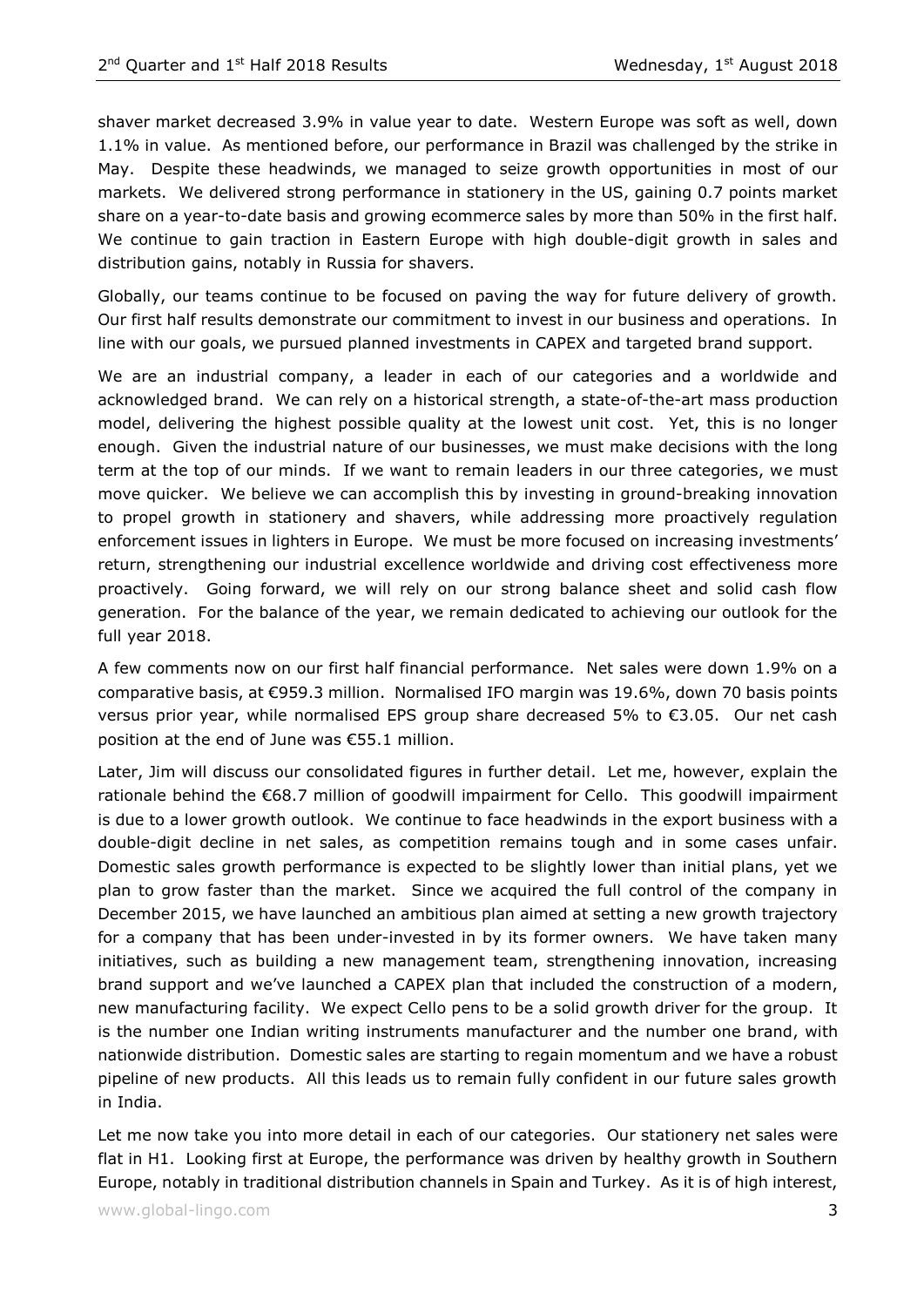let me also emphasize our strength in ecommerce. However, this was offset by some customers' Back to School order postponement versus last year in France. North American sales increased to mid-single digit with, once again, a strong performance in ecommerce where our sales grew more than 50% versus the same period last year. New products, such as BIC Gelocity Quick-Dry pen continued to outperform. We also benefited from a positive Back to School phasing as some orders were shipped in June versus July last year. It's important to note that we outperformed a declining US stationery market year to date, gaining 0.7 points market share in value with Gel driving the growth.

Moving now to Latin America, we saw low single digit decreases, with sales growth challenges in Brazil due to customers' ongoing inventory adjustments and the impact of the ten-day transportation strike in May. Mexico was impacted by negative Back to School phasing, but underlying trends remained solid with good performance in colouring and growth in traditional channels. Finally, in India, Cello Pens domestic sales were flat on a comparable basis as Cello continues its product trade-up strategy and portfolio streamline. First half 2018 normalised IFO margin for stationery was impacted by favourable sales mix and cost efficiency, both offsetting increases in raw material cost.

Let me move to lighters, where H1 net sales decreased 2.6% on a comparative basis. Net sales were flat in Europe. In spite of unchanged market conditions and distribution channels for BIC, Western Europe performance was impacted by the decision to adjust part of our route to market in traditional networks to improve sales efficiency and drive future profitable growth. In France, we reinforced our partnership with the best performing wholesalers in order to secure our longterm presence and visibility at key tobacconists. This adjustment led to a lower performance in other wholesalers. In Italy, we increased the number of stores served directly, while focussing on retailers with the highest growth potential. In Spain, an acceleration plan in traditional trade has been launched to strengthen our sales force selling directly to the best points of sale. We continue to grow market share in Eastern Europe.

North American second quarter lighters net sales were impacted by the pre-orders from retailers back in the first quarter, due to the successful implementation of the  $1<sup>st</sup>$  April price increase in the US. Overall, we outperformed a slightly declining market. In Latin America, net sales decrease high single digits due to an ongoing inventory adjustment by customers in Brazil and the negative impact of the ten-day transportation strike. However, Mexico grew net sales attributable to enlarged distribution in traditional trade.

H1 2018 normalised IFO margin for lighters reflects an increase in raw materials and brand support as well as unfavourable fixed cost absorption.

Turning now to shavers, H1 net sales declined 3.1% on a comparative basis. Performance was solid in Europe with net sales increasing mid-single digits. We continue to grow in Eastern Europe, notably Russia, where we gained distribution and increased market share, driven by BIC Flex 3 Hybrid. We delivered flat net sales in Western Europe in a declining market, down 1.1%in value on a year-to-date 2018 basis for the one piece segment. In North America, where the market continues to be testing, down 3.9% in value, we underperformed the US one-piece market, losing 0.5 points share, resulting in 26.4% market share in value on a year-to-date basis June.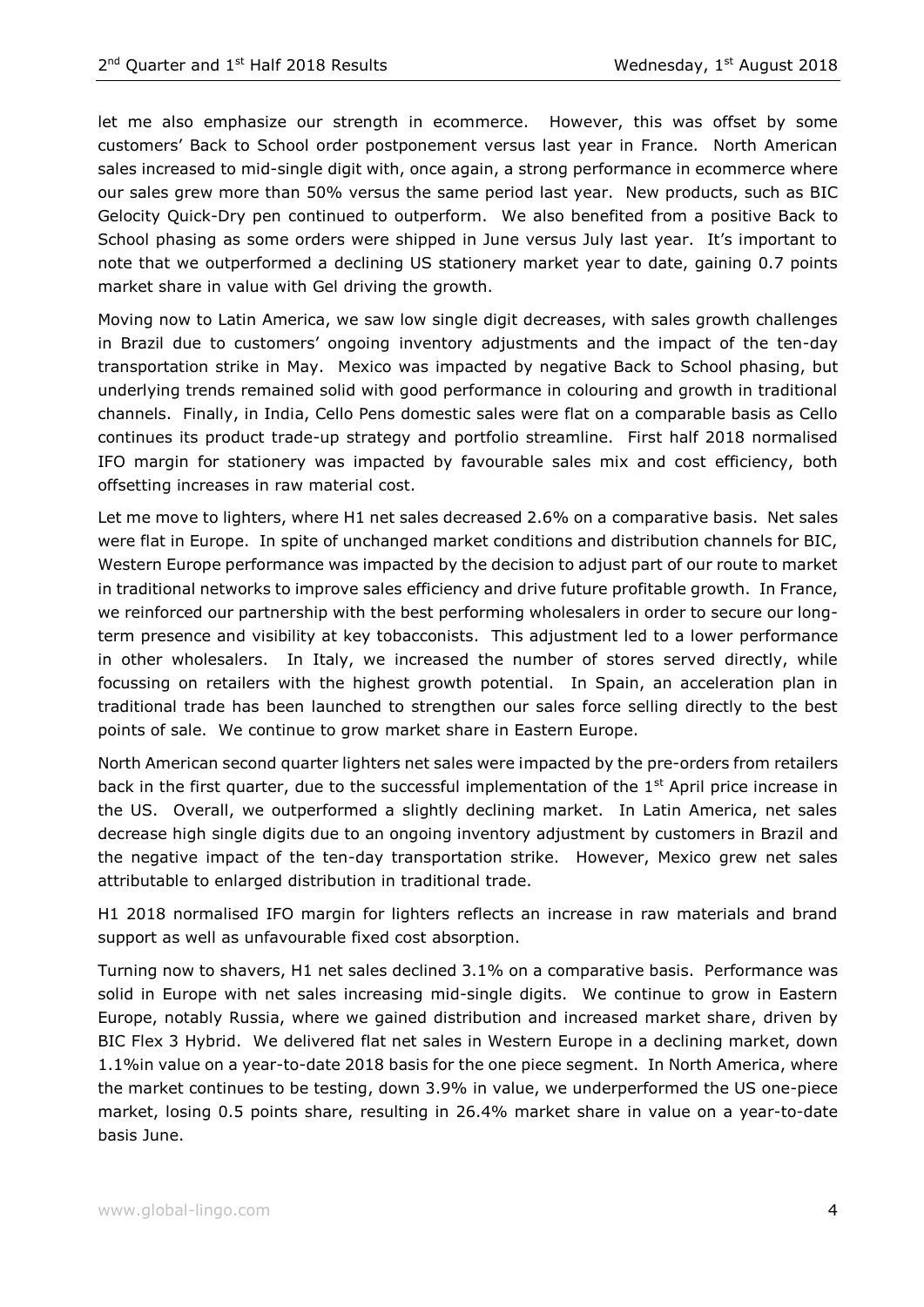On the other hand, we saw continued success in our new products, BIC Flex 3 Hybrid, BIC Soleil Bella Click and BIC Soleil Balance, the number one new product on the female one-piece market. In Latin America, the impact of the ten-day transportation strike in Brazil was more than offset by our distribution expansion and market share momentum. We outperformed the declining Brazilian market, down 2.7% in value at the end of May, with gains of 2.5 points to reach 21.2% share in value. This was especially driven by the success of our new product, BIC Flex 3 and BIC Soleil Sensitive. Finally, the Middle East and Africa net sales decreased double digit, negatively impacted by a decrease in promotional activities and current unfavourable importation legislation in North Africa.

H1 2018 normalised IFO margin for shavers was driven by low volumes, unfavourable product mix, increase in raw material costs, partially offset by lower brand support compared to last year.

I'll now hand it over to Jim for the consolidated results.

**Jim DiPietro:** Thank you, Gonzalve. I'll begin by reviewing the net sales evolution for both the second quarter and the first half of 2018. On an as-reported basis, second quarter net sales were down 9.2% versus last year. On a comparative basis, our net sales were down 2.3%. There was an unfavourable impact of currency fluctuations of 6.1%, mainly due to the changes in the US dollar and the Brazilian real. For the first half, net sales totalled €959.3 million, down 10.5% as reported and down 1.9% on a comparative basis. Here again, the unfavourable impact of currency fluctuations of 7.4% was mainly due to the US dollar and Brazilian real.

On Slide 8, you can see the key elements of the summarised P&L. First half 2018 gross profit margin was 52.9% compared to 52.3% in the first half of last year. First half 2018 normalised IFO was €188.2 million compared to €218.2 million in the first half of 2017, with normalised IFO margin of 19.6% versus 20.3% last year.

I will now review the key elements of the change of normalised IFO margin versus last year for both the second quarter and first half. Starting with the second quarter 2018, cost of production was favourable, 0.5 points versus last year. While cost of production was negatively impacted by raw material costs, absorption and depreciation, it was offset by favourable year-to-year changes in manufacturing cost and variances. Brand support was lower by 0.2 points in the second quarter, and that includes consumer business development support and advertising. OPEX and other expenses were higher by 1.8 points versus the second quarter of 2017.

In the first half 2018, cost of production was favourable one point versus last year. The first half 2018 cost of production was impacted in a similar way as the second quarter. We've benefited from changes in manufacturing costs and variances versus last year, which offset our higher raw material absorption and depreciation cost. Total brand support investments were slightly higher by 0.1 points, and also, as planned, we increased operating expenses and other expenses in the first half 2018. This was an impact of 1.6 points versus last year. It is important to note for the balance of the year, we still expect the negative impacts of raw material costs, absorption and depreciation with much less of a favourable offset.

Slide 10 shows normalised IFO to net income for the first half of 2018. Income before tax was €125.3 million compared to €193.6 million in the first half of 2017. Net finance revenue was €5.8 million in the first half of 2018. The first half of this year was positively impacted in the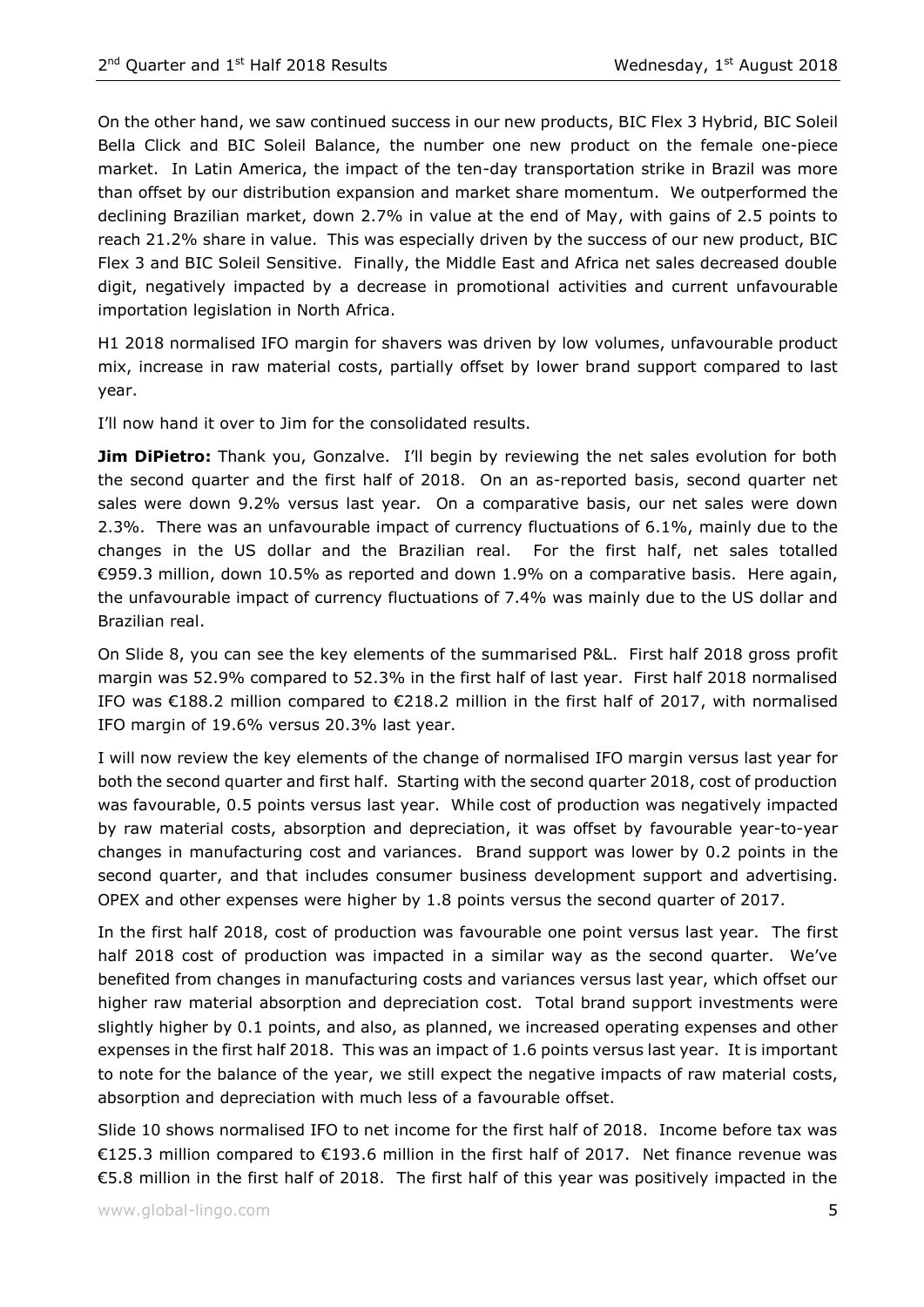second quarter by fair value adjustments to financial assets denominated in US dollar when compared to December 2017. First half 2018 net income group share was €70.8 million, 45% drop as reported, and was €139.5 million, increasing 8.4%, excluding the Cello goodwill impairment. The effective tax rate was 43.5%, and 28.1% excluding the impact of Cello goodwill impairment. EPS group share was  $\epsilon$ 1.55 compared to  $\epsilon$ 2.76 in the first half of last year, down 43.8%. Normalised EPS group share decreased 5% to €3.05 compared to €3.21 in the first half of 2017.

On Slide 11, we see the main elements in working capital, of which inventories increased to €470.2 million. Trade and other receivables also increased to €574 million. Trade and other payables were €130.7 million. The majority of our inventory is in the stationery category, finishing with  $E$ 215.9 million at the end of June.

Now we look at the net cash position between December 2017 and June 2018. Net cash from operating activities was €83.1 million with €197.7 million in operating cash flow. A negative €114.6 million was a change in working capital, mainly driven by account receivables and the increase in inventory compared to December 2017, both mainly due to seasonality. Net cash was also impacted by investments in CAPEX as we invested €51.6 million in the first half of 2018. The dividend payment was  $\epsilon$ 157.8 million and we bought back  $\epsilon$ 23.9 million of shares in the first half of 2018. Our net cash position at the end of June 2018 was €55.1 million.

This ends the review of our second quarter and first half 2018 consolidated results, and now I'll give the floor back to Gonzalve.

**Gonzalve Bich:** Thank you, Jim. As mentioned in my introduction and based on our current trading environment assumptions, our 2018 outlook remains unchanged. Looking at our forecast for the balance of the year, we expect net sales to recover across all categories.

In stationery, we anticipate Back to School to drive second half performance in key regions such as Europe and the US, thanks to solid sell-in figures in the first half. We will continue to deliver growth in ecommerce in the US. Cello domestic sales are projected to grow double digits, driven by the launch of Cello One, a new product in the sub INR10 segment in India. In Latin America, Mexico should deliver strong performance as well, while we believe Brazil will stabilise.

Lighters' H2 growth will be driven by developing markets, notably Latin America with distribution gains and volume increases in Mexico. We also expect strong growth in MEA with a good performance in Saudi Arabia. In the US, we should see the full impact of the price increase.

Turning to shavers, we foresee continued growth in Eastern Europe, primarily driven by distribution gains in Russia, which grew more than 40% in net sales just in the first half of this year. We will also benefit from the positive impact of new product launches. In Europe, BIC Flex 5 will be launched in Italy and Iberia, and Hybrid 5 in the Nordic regions, Austria, France and Russia. In the US, we'll benefit from the pipe fill of 2019 new product launches such as BIC Flex 2 Hybrid and Soleil Click 5. Finally, Latin America will be driven by a strong momentum in Mexico thanks to targeted promotions and increasing volumes. In Brazil, we expect the market to rebound as we continue to grow market share. In addition, we expect to partially recover the losses from the strike in Brazil, subject to macroeconomic uncertainty.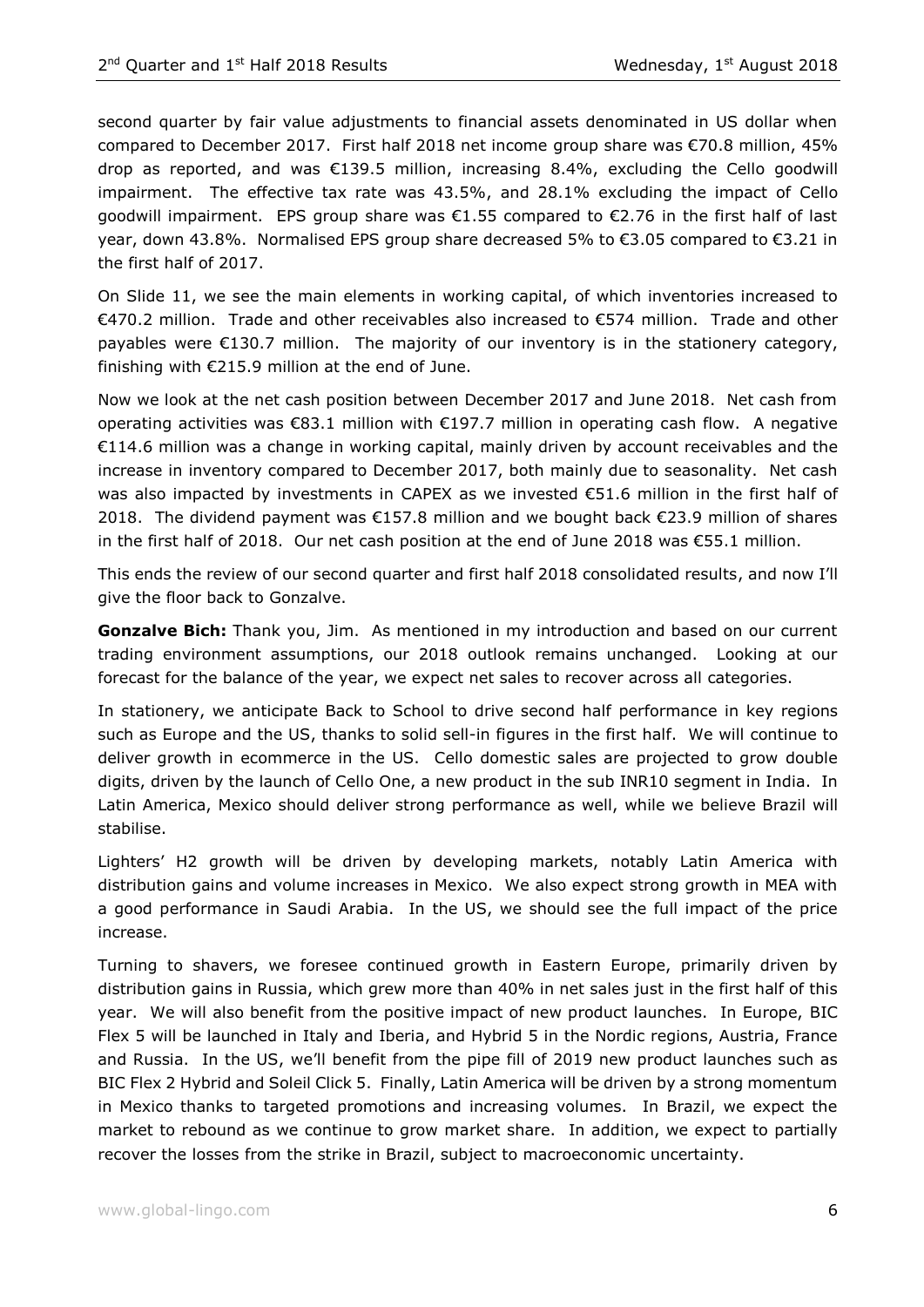As in the first half, our gross profit and margins will be impacted by an increase in raw material cost and higher depreciation. Yet, as we do not expect benefits from the positive cost of production while we continue to invest in targeted brand support and operations. Around the world, our teams will concentrate on delivering on our goals and leveraging our brand in line with our values as we continue to engage effectively with our consumers.

This ends our presentation. We're now ready to answer your questions.

**Operator:** Ladies and gentlemen, if you wish to ask a question, please press 0 and 1 on your telephone keypad. The first question comes from Charles Louis Scotti from Kepler Cheuvreux. Sir, please go ahead.

**Charles Louis Scotti (Kepler Cheuvreux):** Yes, hello. Good morning. Thanks for taking my questions. Four questions, please. The first question is on the change in cost of production on which you saved €42 million of EBIT in H1. What does it cover exactly and what should we expect in H2 in 2019? And the same question on the OPEX and other expenses please.

The second question on your margin guidance, which suggests 430 basis points margin contraction in the lower end and 230 basis points in the upper end. Why did you expect such deterioration in Q2? Is it due to a stock effect on your raw materials?

Third question, can you remind us the amount of the price increase in lighters in the US in April this year? And can you give us the breakdown between volumes and prices in H1, basically what would have been the organic growth at constant prices?

And then my last question is on CAPEX. You have scaled back your CAPEX a little bit in H1. Is there a particular reason for that and which division is concerned by this cut? Thank you very much.

**Jim DiPietro:** Okay. Let me – this is Jim. I'll address the first question talking about the cost of production, brand support and OPEX, first half versus second half. As we had said in the first half, we did experience the unfavourable impact of raw material, unfavourable absorption and depreciation. That was offset by variances and lower cost in some cases coming into the year. As you have noticed in the first quarter, we had the favourability and some of that continued in the second quarter. The cost of production for the balance of the year, as we had mentioned during the presentation, we still expect the negative impact of raw material, unfavourable absorption and depreciation with less of the favourable impacts. So, while in the first half we had seen the cost of production being favourable a point, we don't expect that favourability on an offset to material cost appreciation and absorption to exist in the second half. So therefore the second half cost of production will be unfavourable compared to what we realised in the first half.

Brand support, we would see probably the similar type of trend of investments in the second half and to the first half, and similar with operating expenses. As we come into the year, we had guided higher material cost, impact of unfavourable absorption and depreciation, as well as higher OPEX, as we continue to invest in the structure within the organisation – ecommerce is an example – as well as the ability to gain further distributions Gonzalve mentioned earlier in the presentation. So OPEX and brand support trends will continue as we've seen in the first half.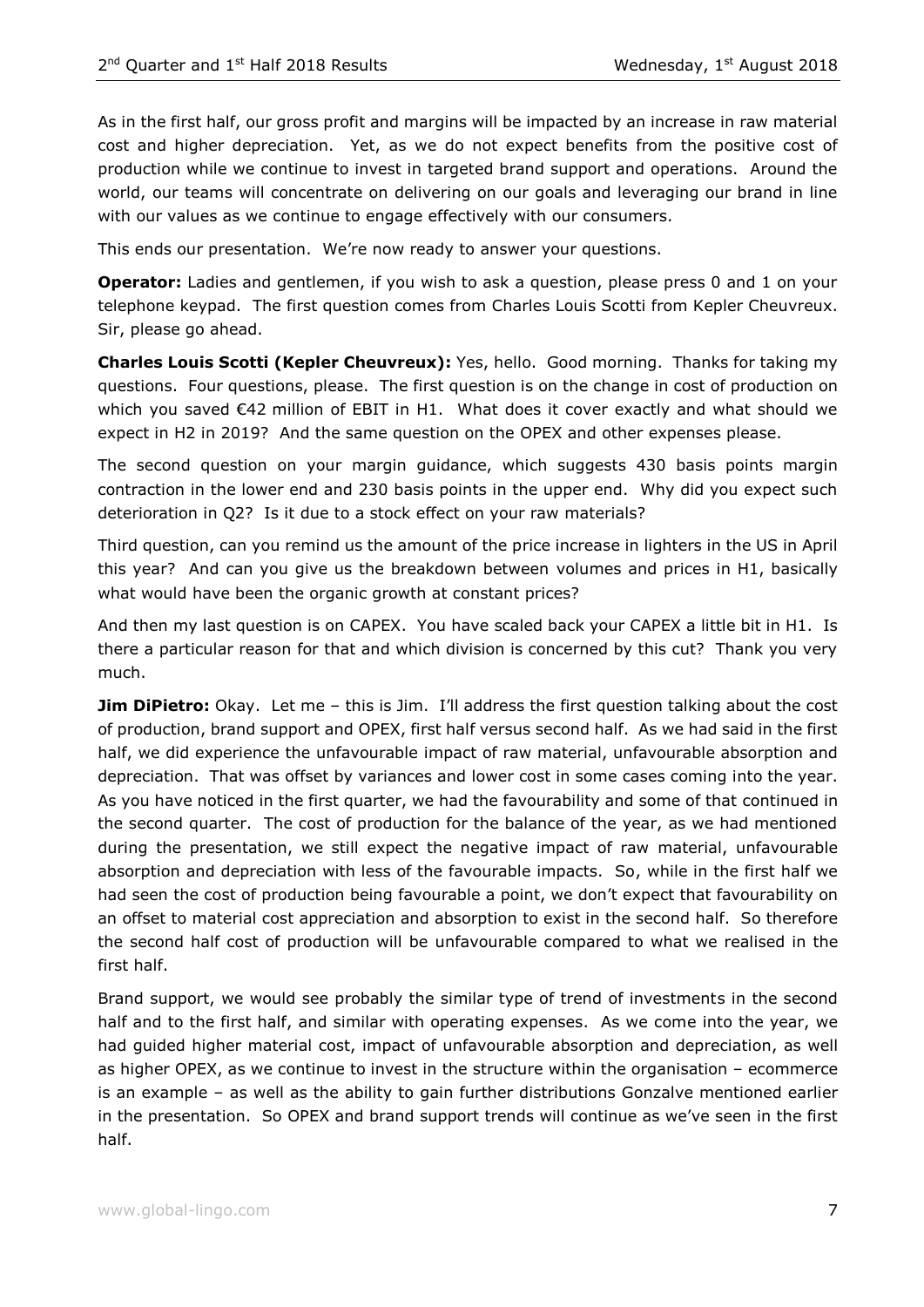Second – can you just repeat your second question? I just want to make sure I've gotten the full question.

**Charles Louis Scotti:** Well, I'm just a little bit surprised by your comment. So –

**Jim DiPietro:** I think it's very consistent to what we said coming into the year. Again, coming into the year we said we were going to be between 17% and 18% of margin, again driven because of the unfavourable impact of raw material, unfavourable impact of absorption, unfavourable impact of depreciation, brand support and the continued investment on OPEX. As I just mentioned, and we just went through in the presentation, we've experienced all that in the first half. First half, we did benefit from some of the manufacturing cost variances coming into this year from last, as well as some other one-time variance versus a year ago. That favourability won't exist in the second half. So that's why the second half margin will be lower than the first, but in total, still very much consistent with what we've guided the impacts would be coming in to 2018.

**Gonzalve Bich:** The answer to your question on 1<sup>st</sup> April this year, we put through an around 4% price increase on the US market in lighters. It differs by channels, so that's an average.

**Jim DiPietro:** And CAPEX was the last question. As you've said, we've invested €51 million in the first half. We said coming into the year and we confirm the full year is €150 million, which puts us roughly €100 million for the balance of the year, compared to the second half of last year, which was around €110-111 million. So again, we're down from €185 million last year to €150 million this year, which was again the view coming into the year, so we still are committed and feel comfortable with the full year outlook of €150 million of CAPEX investments.

**Charles Louis Scotti:** Okay. Thank you very much. Very clear.

**Operator:** The next question comes from Nicolas Langlet from Exane. Sir, please go ahead.

**Nicolas Langlet (Exane):** Hello, good afternoon everyone. I've got four quick questions, please. The first one on the cost of production; can you tell us, what was specifically the impact of the several product production variance in H1?

Second question on Brazil, can you tell us what was the like-for-like in the country in Q2, and how you are able to quantify the impact of the strike on your like-for-like for this quarter? And then you mentioned in press release for some quarters the inventory adjustment at retailers' level. Do you think now the inventory level has normalised and this process is close to an end, or not?

Third question on lighters. So quite a lot of non-recurring element in Q2. If you strip out the pre-buys in the US, the change in the route-to-market in Europe and the strike in Brazil, what would have been the underlying trend for lighters? And on this change of route-of-market in Europe, was it only a one time impact or should we expect further impact in the coming quarters?

And the last question is more a medium-term view. So we saw the dilution in the like-for-like in past years from 6% to the single digit today. Do you think this low-single digit is now the new norm for the company or do you see evidences that you could return to a mid-single digit in the coming years? And when do you expect that if that's the case?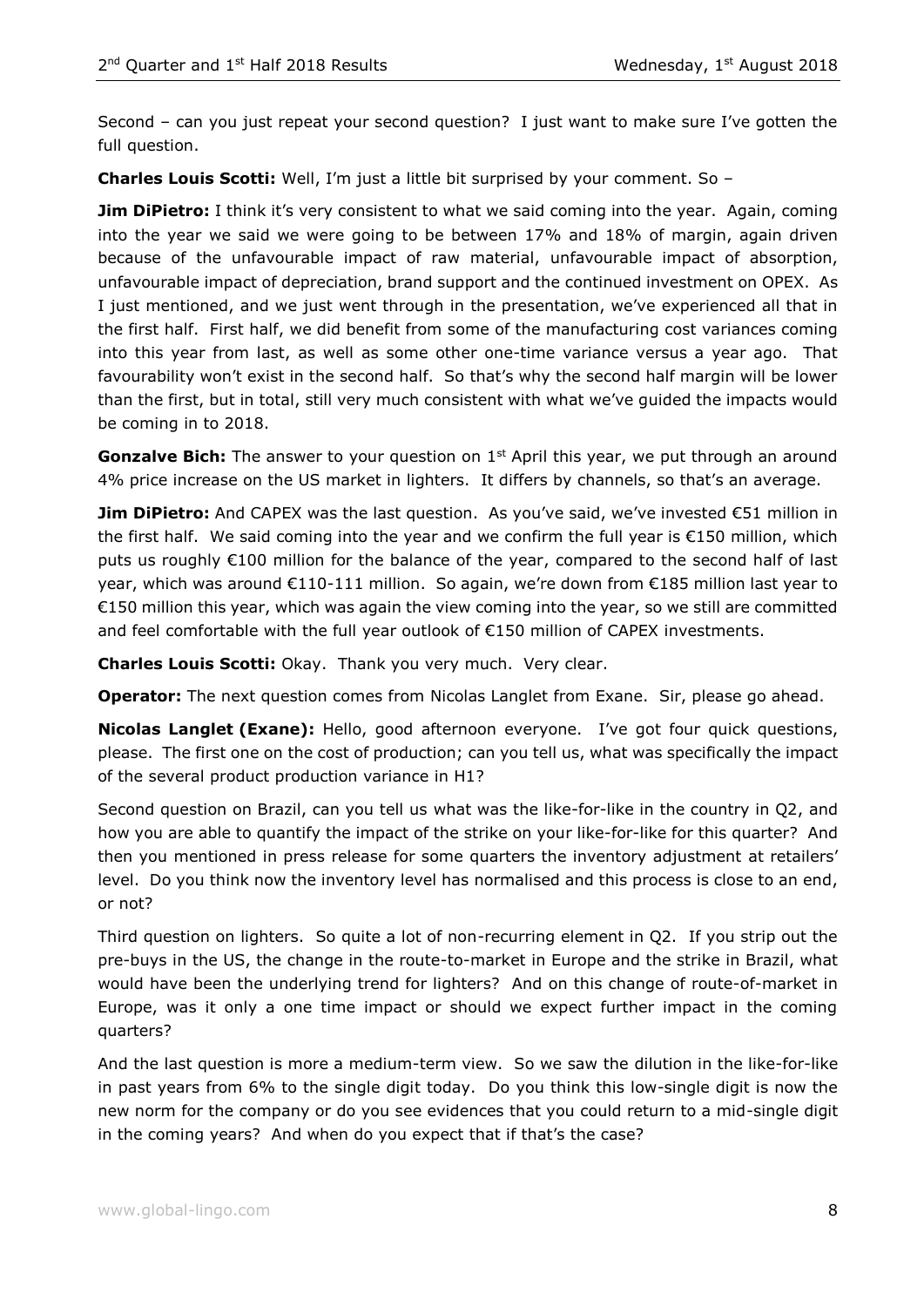**Jim DiPietro:** Nicolas, this is Jim. Let me address the first question of cost of production in the first half, the favourability that we experienced. If you remember in the first quarter, we also experienced quite favourability. Obviously, some of that was deferred variances. Again, some of the variances coming in last year that were favourable in the production cost and obviously that ends up impacting the P&L when that inventory gets old. So there was a favourable impact of variances coming in. Lower cost, if you will, on the production coming in on product that was made last year but sold this year. So that was one.

Two, we had some favourability this year, some lower spending in certain cases in second quarter versus a year ago. Also in some of the manufacturing locations in Latin America, there was also some favourability on currency versus a year ago. Those was roughly the three bigger drivers of what we experience in the first quarter, second quarter, totalling favourability for the first half. And as I mentioned, and I repeat just so it's clear, for the second half, we don't expect that favourability. So what we do expect is still the continued impact of high material cost on absorption, on the manufacturing side, as well as higher depreciation cost.

**Nicolas Langlet:** Okay, but if we try to look at the magnitude of the headwind and these favourable production variances, was the favourable production variance up 300 basis points and the headwind negative 200, for each one? Do you think it's a fair assumption?

**Jim DiPietro:** I think that is a very fair assumption for the first half. And then for the second half you could almost assume that the group cost of production side would be negative 100 or slightly more than 100 basis points.

#### **Nicolas Langlet:** Okay.

**Gonzalve Bich:** Nicolas, this is Gonzalve. The negative impact of the ten-day transportation strike in Brazil was estimated on an impact basis to be between €6-7 million affecting all three categories. It's been offset in part by distribution expansion and market share gains in shaver. On a full-year basis, we expect to partially recover losses from the strike, subject to macro-economic uncertainties in Brazil.

As to your question about inventory levels, we talked about this at the end of last year, we talked about it earlier in this year; it's work that we do on an ongoing basis with all of our customers in Brazil. And Brazil is a fairly sophisticated and complicated market, not only through its size but also through its trade structures. So we've been working through – with partners all year. As expected and announced – the one thing that wasn't announced was the ten-day strike. And as you can imagine, the retailers also had to revaluate some of their inventory assumptions and will continue to do so, working with us on a full-year basis.

The Brazilian situation remains challenging and I think that's both from a macro and a micro perspective. But what's important is, one, the products continue to gain share, have solid consumer appeal and we're launching innovative new products, like I told you, in shaver where we're gaining share. So those are the three things that I think are really important when we think about Brazil.

European route-to-market, we made a change in line with our existing strategy all over the world, which is to work with the best partners for win-win situations. We're adjusting. I don't think you can look at it from a one-time effect but on an ongoing basis, I'm hoping that it helps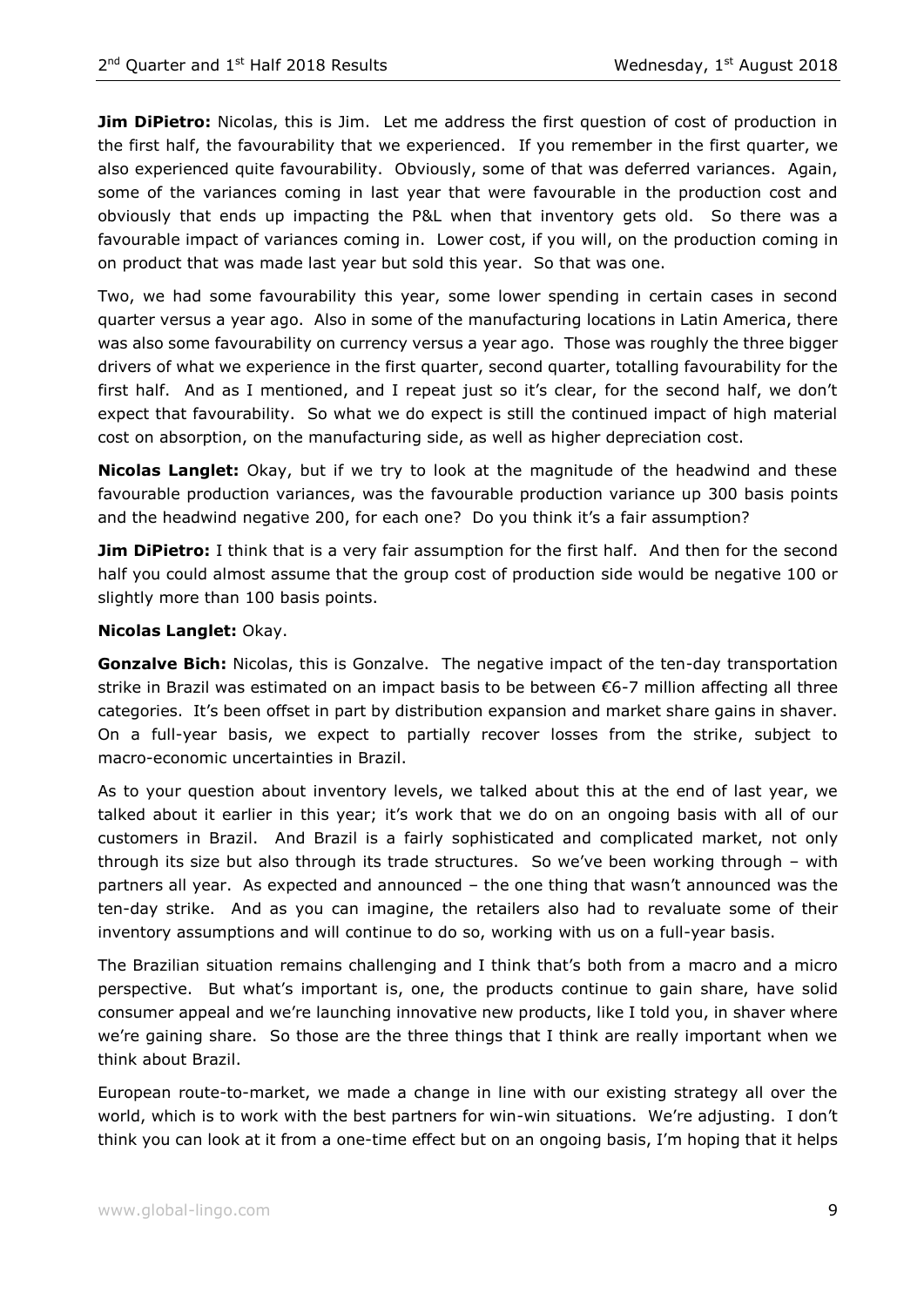– as I mentioned in my introduction, it should help us improve our visibility, improve our availability in the markets so that we can continue to grow share on the key French markets.

#### **Nicolas Langlet:** Okay.

**Gonzalve Bich:** Thinking past 2018, you know that we'll comment next year once we've finished this year and the teams are focused on achieving our full-year outlook. But when I think about 2019, I think about a number of things. The first one is the consumer and one of the things that we've always had at the heart of BIC, and that I'm re-emphasising, is to put the consumer at the heart of everything that we do. Whether that's the sales plans, the marketing plans, our community outreach efforts, whatever it is, the consumer is the one who makes the choice to buy our products every day.

Second, of course, is the brand. Brand support continues to be a key part of our strategy. We need to have effective support. Two, our consumers but also our clients, and as consumption patterns around the world change, sometimes that diverges, sometimes that re-converges with ecommerce. And so digital media expertise, for one, is something that we're heavily focused on.

Of course, distribution, ecommerce, finding innovative ways to reach consumers around the world in whichever way they wish and choose to do so. Want to make sure they're buying BIC products. So it's BIC seen, BIC sold in-store, onscreen or other. And finally, innovation, both from a product perspective with products like the ones we've talked to you about in stationery and shaver, but other types of innovation, be they commercial or operational to find efficiencies or to do new things and allow us to continue to grow the business.

**Nicolas Langlet:** Okay, and do you think all these initiatives, all this focus will permit you to return to a more normative growth rate in the medium term? And not only looking at 2019, I'm meaning, in the next three to four years.

**Gonzalve Bich:** Like I said, those are the things that we're focused on and we'll tell you about 2019 in our outlook for 2019 when we've closed 2018, as has always been our past practice.

#### **Nicolas Langlet:** Okay, thank you.

**Operator:** The next question comes from Hermine De Bentzmann from Raymond James. Madame, please go ahead.

**Hermine** De Bentzmann **(Raymond James):** Hello, good afternoon. Lots of questions have been asked already but looking at H2, you've described quite precisely where you expect areas of improvement. And I was wondering if you already see the improvement in all divisions since July. Particularly in the US, I have a question specifically there, as you mentioned, anticipated shipments for the Back to School. And I was wondering if you already expect reorders in Q3.

My second question is on Cello. Can you be a bit more precise on the streamlining you are currently doing, the timing of it? And you seem pretty optimistic about Cello in H2 and I was wondering what the driver behind that was.

I have a question as well on shavers, your strategy there, how do you expect to gain in this market. I understand you have several innovations but in a market that is getting more competitive on the one-piece segment, I was wondering if you have any particular plan to regain market share and could it be possible as soon as H2. Thank you.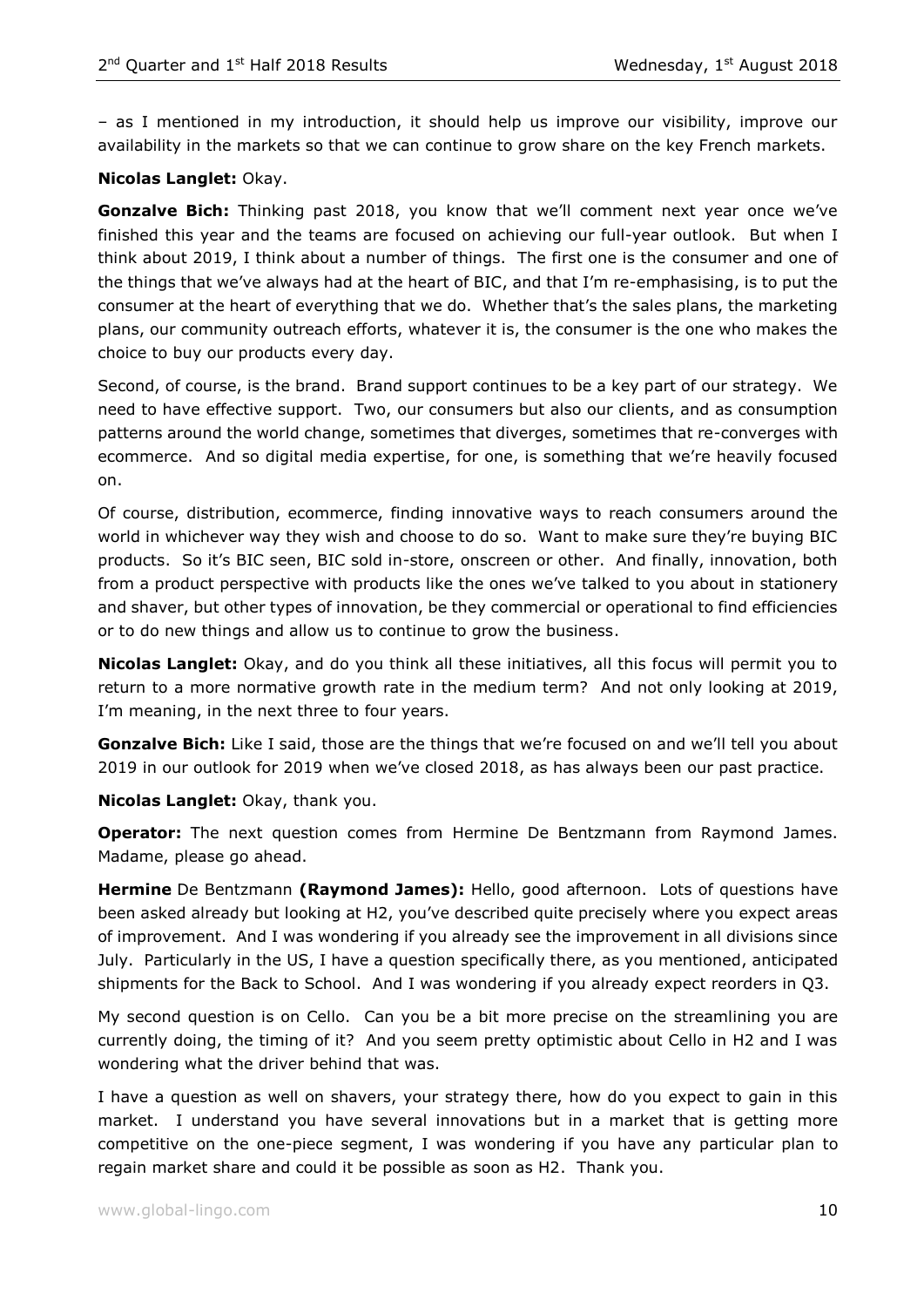**Gonzalve Bich:** Good afternoon, Hermine, thank you. So we don't comment July specifically but the reorder in the US, I would say - first, I think maybe just from a general perspective, reordering in the US is different than from the French "réassorts" that we have here. It's not as strong because we ship in different formats. But the order patterns that we have and have commented on lead us to our full-year outlook and give us confidence that we're going to reach our plans.

**Hermine** De Bentzmann**:** Okay.

**Gonzalve Bich:** Cello – I'm sorry, did you have a follow-on question?

**Hermine** De Bentzmann**:** No, no, but on the other divisions as well, do you already see an improvement as of Q3? Because you seem optimistic

**Gonzalve Bich:** My answer would be fairly similar, which is I can't comment on July any more in the other two categories than I can in the first.

**Hermine** De Bentzmann**:** Okay.

**Gonzalve Bich:** In India, we've been on an optimisation path for a while. I've talked to you about it since I've been doing these calls. It was first rationalising the products, the portfolio of the products, the way in which we operate and we streamlined the factories. All that – all this leads to an ability to operate more effectively but also to work more effectively with our partners. So if you remember, I talked at the end of last year about the Cello seen, Cello sold initiative where we're campaigning across India to rebrand stationery stores red, the Cello colour. And we've seen really good momentum at the end of last year, the first half of this year, and I think the team has got what it takes to pull ahead in H2 and meet the goals that we've set for yourself.

In shaver, how do you gain share? Well, by working effectively with partners. And from an H2 perspective, in addition to the new product launches that I talked about in my introduction, it also has to do with just promotion and visibility and display support with key retailers in the US. And that's what the teams are focused on in H2.

**Hermine** De Bentzmann**:** Okay. And can I ask you a follow up on the stationery again, on the delayed shipment you had in Q2 versus Q3? Are you able to approximately quantify what could be the impact?

**Gonzalve Bich:** No, because there's a lot of puts and takes and I wouldn't want to give you a misleading number.

**Hermine** De Bentzmann**:** Okay. And lastly on the tax rate guidance for the year.

**Jim DiPietro:** Yeah, the tax rate for the full year, if you look at it with the impact of Cello impairment would be around 35%. If you exclude that Cello impairment, we're at the estimated 28% that we talked about coming into the year. So 28% without the impact with Cello impairment, with the impairment it's closer to 35%.

**Hermine** De Bentzmann**:** Okay, thank you very much.

**Jim DiPietro:** You're welcome.

**Operator:** The next question comes from Christophe Chaput from Oddo. Sir, please go ahead.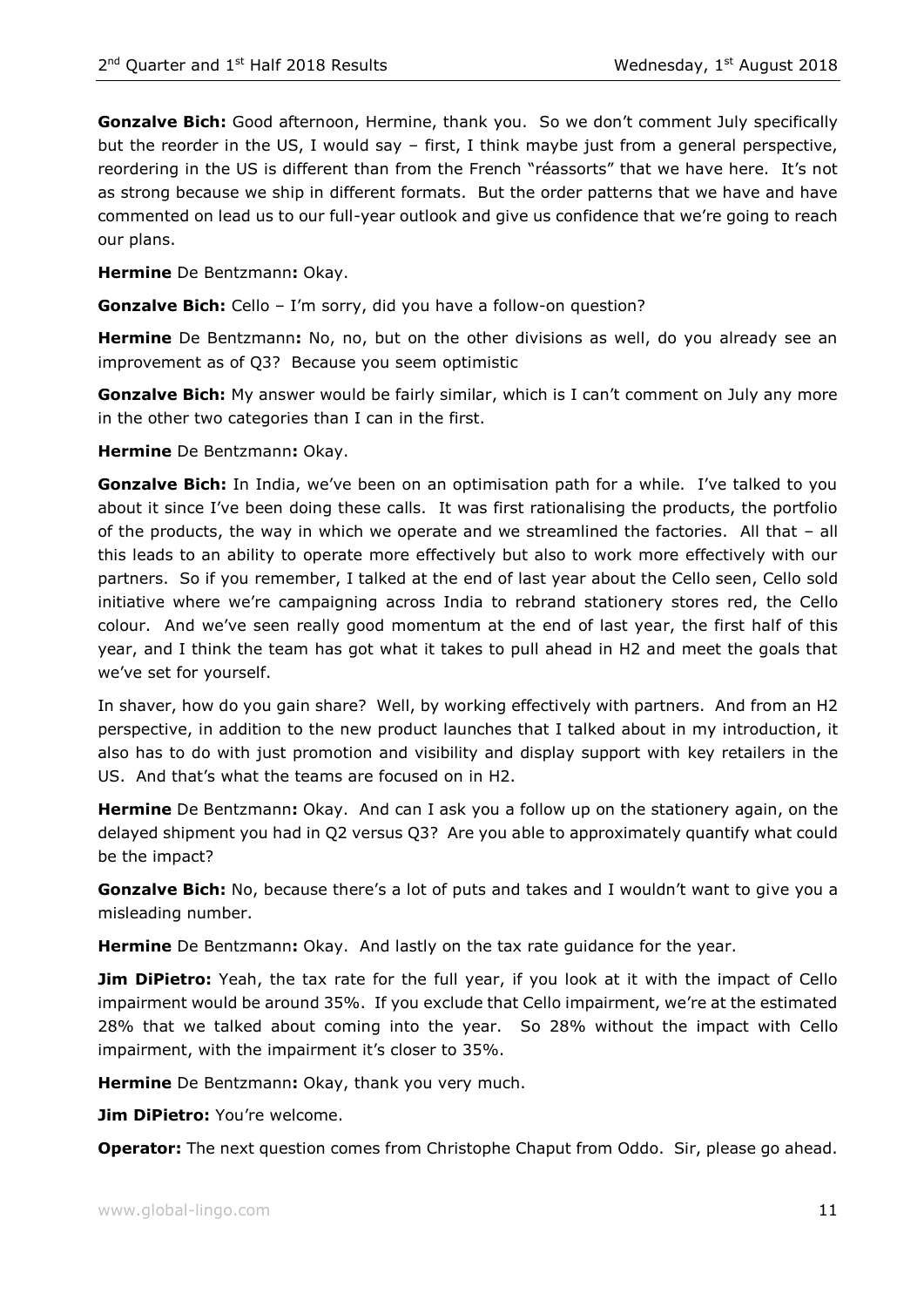**Christophe:** Yes, good afternoon everyone. Two questions for me. First, I would like to come back on stationery. So you had a positive Back to School saving in North America. Could you just help us to quantify this positive impact on top line? I mean, excluding this positive effect, would you have gained market share or would it have been flat? And the second one is could you give us the impact of BIC Shave Club on your P&L for H1 2018, if there is one? Thank you.

**Gonzalve Bich:** So we'll get to that first part in a second, but from BIC Shave Club, we only communicate specific numbers at the full year. We did that in February and we'll do it again at the end of the year. But the programme continues and we've launched new shave preps in June, increasing the basket of what's available from BIC Shave Club and another way to connect with consumers.

I think one of the things that's really important with BIC Shave Club, because it's only in France and the UK – and I'll remind you, we're present in 160 countries in the world. What's important with BIC shave Club is the capability build. It's our availability to do a number of things that 18 months ago, we just didn't know how to do. And that's replicable, so that makes us a faster, more agile organisation over time to seize opportunities. And when we think about Design My BIC and how we're rolling that out in the US, where you can order fully personalised lighters that will ship to you at your home, those are capabilities, again, that we have to build. And as we become an omni-channel organisation through and through, that's where BIC Shave Club is really interesting. So I'm really excited to be able to give you more results when we get to the full year.

**Jim DiPietro:** Yeah. On your first question regarding the Back to School shipments in North America, it's important to note that the phasing of Back to School as we've seen over the years and even this year can vary between the month of June, July, etc. So in the US with some of these shipments we've seen and the second quarter, it's, again, sell-in, so it's important to note that the sell-out and the importance of the market share gains related to Back to School will be known, you know, much later. So we don't have that visibility of the Back to School gains yet because that's still under way and that will be something we can talk more about at the end of the third quarter when we have the third quarter release.

**Christophe:** Okay, now that – I mean, there's a +0.5 points in North America is taking some measure that are very specific to BIC. I mean, it doesn't really reflect the market trend, which are -0.9%. So my guess is to, let's say, try to understand if we are at the end of month of September, if you are, let's say, slightly below or slightly ahead of the market in US or close to the market. You know what I mean?

**Jim DiPietro:** Yeah, I think, to your point, as Gonzalve mentioned during his discussions in the presentation, I think the US stationery, BIC US stationery did better than the market. What we're seeing here is Back to School sell-in – and if we're understanding your question correctly, the Back to School selling which occurred in the second quarter, the market share impact of that won't be released until the sell-out. And then we'll be able to see that as we come through the months of August and September and we'll be able to communicate that to you in October.

**Christophe:** Okay. Understood. Just a follow up on BIC Shave Club. I fully understand that you cannot communicate any figure but regarding the feedback of the consumer, do you see a huge, let's say, variance between France and UK consumers?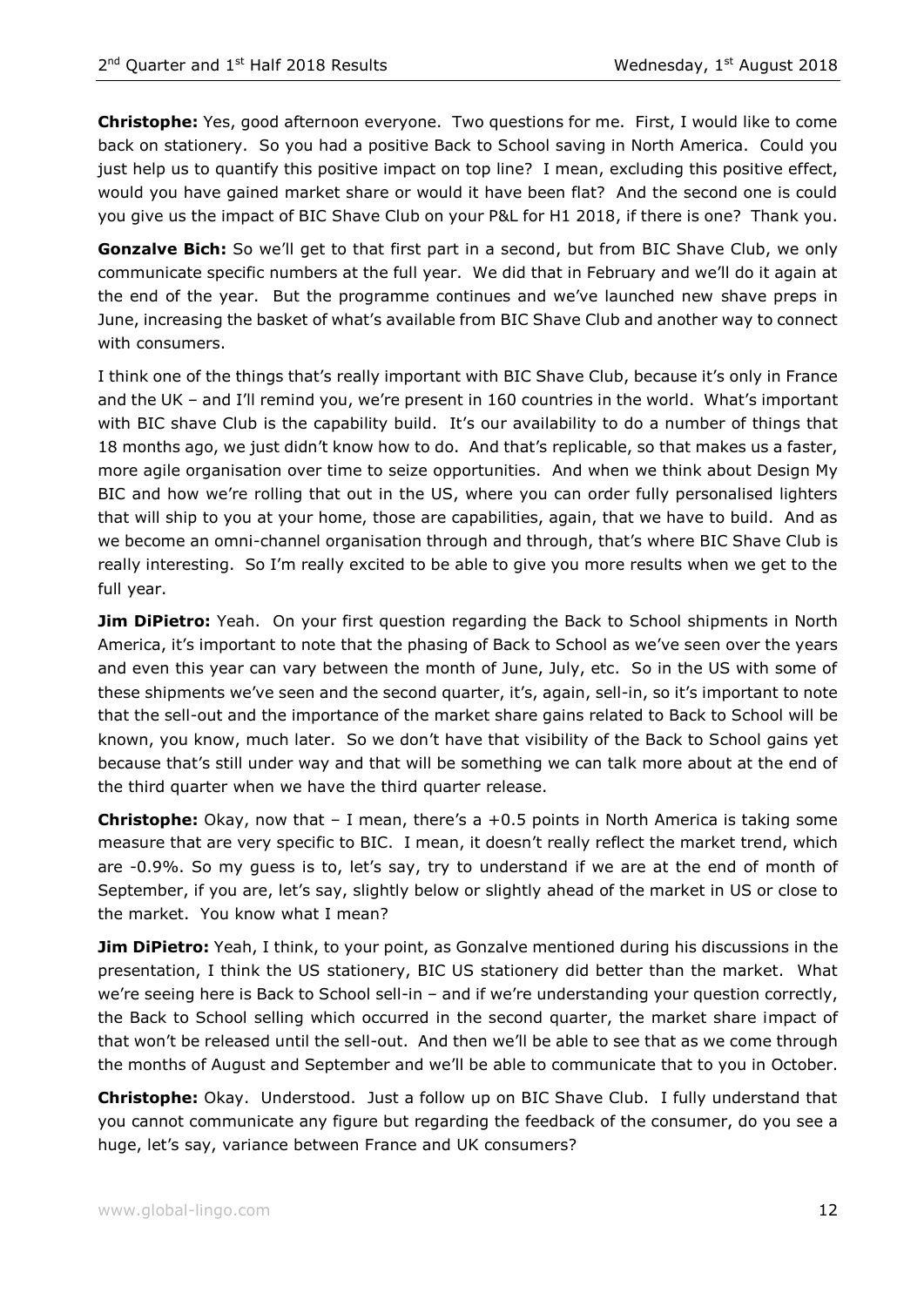**Gonzalve Bich:** I think that – we choose to make the feedback public, so you can go and read the feedback of consumers yourself, and please do. But the feedback of consumers in both countries is positive. In the UK, it's even more positive than in France.

**Christophe:** Okay. Thank you.

**Operator:** The next question comes from **Andrea Abouchacra** from One Investment.

**Andrea Abouchacra (One Investment):** Yes, hi, thank you for taking the question. Concerning the lighter business, in particular looking at the destocking effect in US and Brazil that you are going to analyse, what evidence do we have of sales returning to growth? Thanks. And I have further two questions.

**Gonzalve Bich:** Can you repeat the end, after the destocking part?

**Andrea Abouchacra:** Yeah. I mean, you are going to analyse this impact of the destocking. What is the evidence do you have of sales returning to growth going forward?

**Gonzalve Bich:** So if I understand your question correctly, I think the first thing I would point you to is market share gain. And as I said, we're gaining share in a slightly – very slightly declining market in the US. In Brazil, it's really you're working with trade partners to make sure that they have the appropriate level of inventory, given a lot of other things. So it's an ongoing effort and we're giving you the best visibility that we have on our future outlook in those two key markets.

**Andrea Abouchacra:** Okay. Then on shavers, where new launches in North America have not stabilised and sales on market share, what is your strategy in order to stabilise the business there? And regarding Western Europe, where the market is now declining, are there any signs that the issues from US are arriving in Europe? And what are your steps there to mitigate the impact of this decline?

**Gonzalve Bich:** So in the US in shaver, as I said, there's those new product launches in H2. From a more macro perspective, it's all about making sure that we're continuing to make the highest quality product at an affordable price for consumers, whatever the level of performance that they may see. So some people might want the best five blade female product and today we've put out BIC Soleil Balance. And as I said, that product is doing particularly well and continues to complement our female portfolio in the US.

From a male perspective, it's all about distribution and promotion and we continue to fight back to gain share over time.

Europe, as I think I mentioned in an earlier call, has always been one of the most challenging markets. And we don't see the level of disruption coming to Europe that already had very low prices historically, the same way that we've seen value disruption brought on by the competitive set in the US market.

**Andrea Abouchacra:** Okay, thank you. And just last one on brand support, which improved margin by 30 bps, 30 basis points in the quarter. Can you breakdown this market to – the market and the brand support increasing in lighters versus decrease as well.

**Jim DiPietro:** You're referring to second quarter?

**Andrea Abouchacra:** Yes.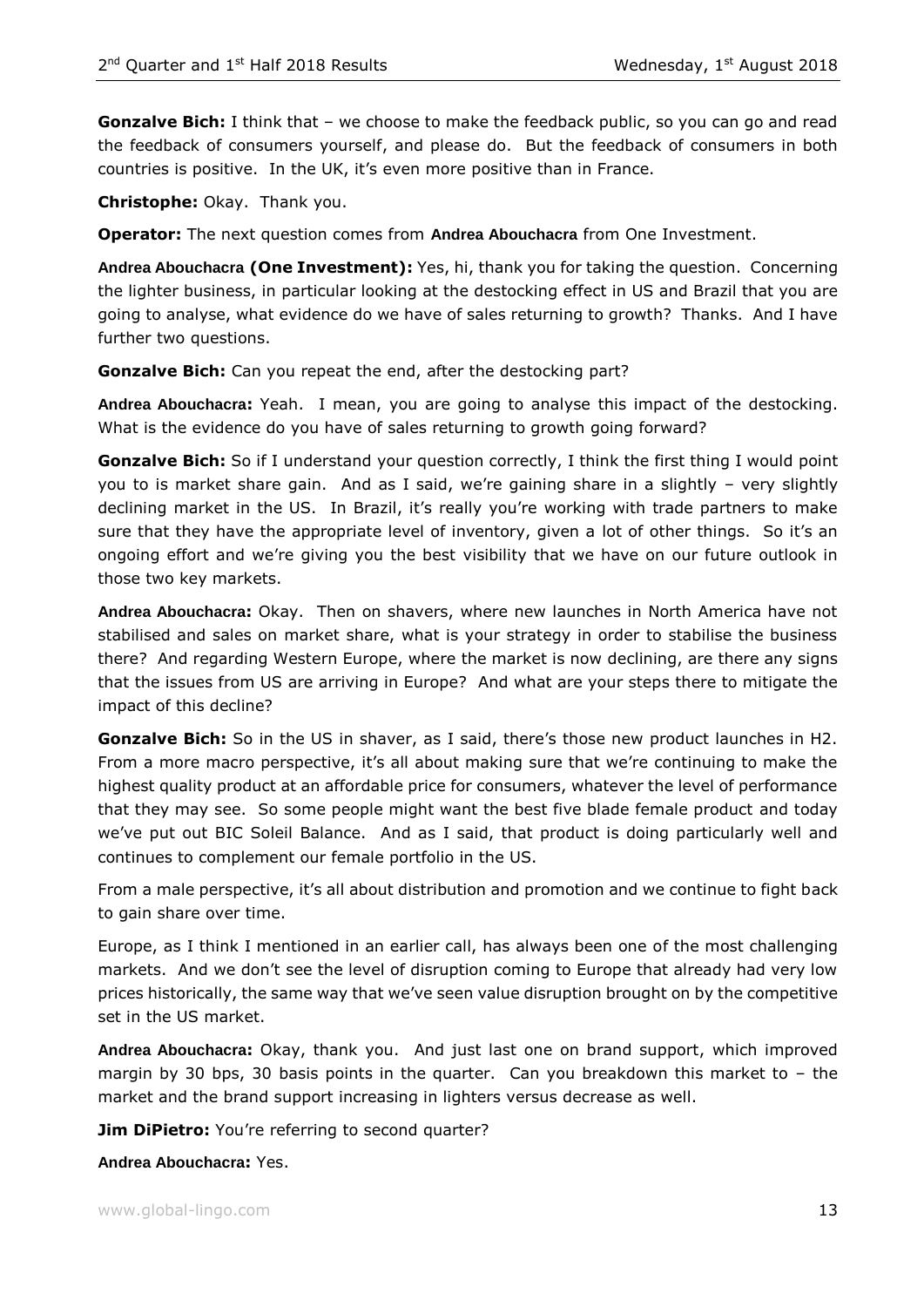**Jim DiPietro** : In the second quarter, what we've seen is a mix between some of the categories. We had timing, which was planned, so for example, in shaver, less the brand support in the second quarter, we see more of that in the second half of the year, third quarter and the balance of the year. And lighter was a category where we have seen some more investments in the second quarter. So while the total was a little bit lower spending a year ago, it was a mix between categories. But we see in total an increase going into the second half of the year.

**Christophe:** Okay, thank you.

**Operator:** We have no further questions for the moment. Ladies and gentlemen, I would like to remind you that if you wish to ask a question, please press 0 and 1 on your telephone keypad? We have new questions from Nicolas Langlet from Exane. Sir, please go ahead.

**Nicolas Langlet:** Hi again. Just one question. So, in the presentation at the beginning, you mention the change the way you want to lobby in Europe to enforce the regulations on lighters. Can you tell us a bit more about that, and what can you do differently versus what you did in pasts years. Thank you.

**Gonzalve Bich:** I would be thrilled to, Nicolas, thank you. I think as we've talked about for not quarters but years now, Europe has lagged its peer group in its ability not to pass regulation but to enforce it. And today, over – and as it has been for ever since we've been doing the research and actually Europe themselves has been doing the research, over two-thirds of the lighter models that you can find all across the European perimeter do not meet the different safety regulations in force. And that means that under the responsibility of those regulatory authorities is the safety of consumers across Europe. We continue to actively sell BIC lighters and grow distribution and grow market shares, as I told you about, and I'm especially happy and proud of the work that's been done all across Europe, but specifically in Eastern Europe as well.

We've grown tired of those discussions with certain regulatory authorities and maybe we haven't been quite as vociferous as we could have been with them in past years about the risk that they're taking. So, what I've asked the teams to do is spend more time and be more forceful in their arguments and explanations on why consumer safety is so important. And this is something that I personally will spend some time on.

**Nicolas Langlet:** Okay. Thank you, Gonzalve.

**Gonzalve Bich:** You're welcome.

**Operator:** We have new questions from Charles Louis Scotti. Sir, please go ahead.

**Charles Louis Scotti:** Yes. Two more questions, please. Can you remind us your exposure to the brick-and-mortar retailers at the group level? And is it fair to say that your market share offline is much higher than online, and what about the profitability gaps between offline and online?

And the second question on the US lighters market. What's your view on the US market going forward? Do you see deterioration of the market, due to the pickup in e-cigarettes such as the Juul, which is quite successful? And how much do you think you can still further increase prices in the US? Do you think you have reached a maximum price for your lighter? Thank you.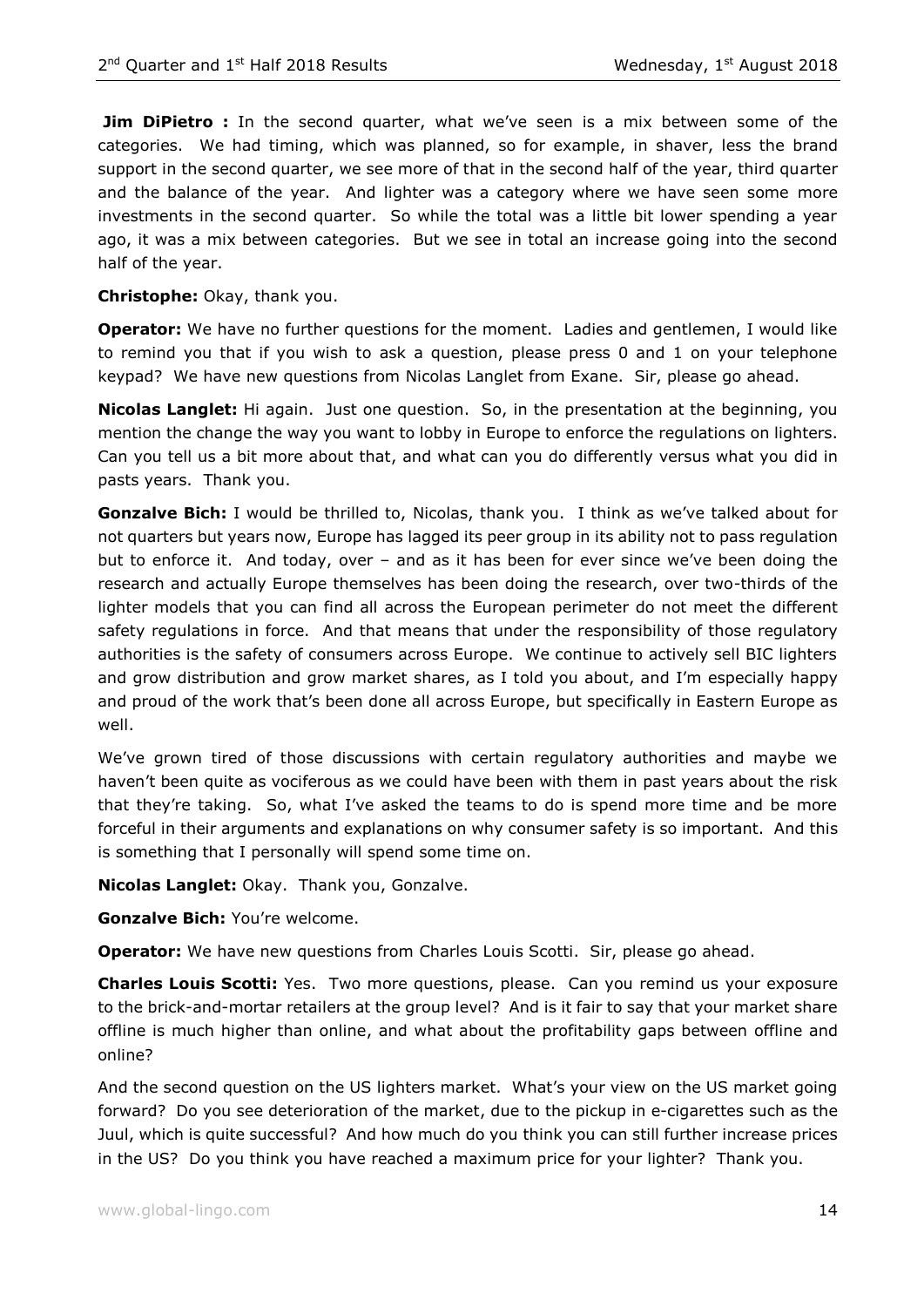**Gonzalve Bich:** Okay. So brick-and-mortar share of our global business, yeah, we don't disclose that. But we've been building with brick-and-mortar retailers for well north of 40 years, so it's an important part of our business and it's an important part of our future growth strategy. I think it's really important to highlight it's not – we're not signalling a shift to ecommerce, we're saying that we continue to want to make sure that our excellence of distribution and visibility be as good online as it is offline. Giving you splits of on and offline would honestly – if we were going to disclose them, would take forever because it would be a by market, by category effort. But I think that the numbers that I talked about in my introduction in growth both in Europe and the US should speak for themselves and is something that we'll continue to invest on, both from a people and capability perspective and also just from a marketing perspective.

The US lighter market is, like I said, very, very slightly declining and we gained share. You mentioned Juul. Juul has – I don't comment on their performance but I would point you to some recent litigation that they're facing and that's something that we're all watching.

Price increases, our policy on price stays the same, which is we want to make sure that our products are offered at a fair price to consumers all over the world. That having been said, we take price when possible and with the cooperation of our trade partners, as we did earlier this year in the US.

**Charles Louis Scotti:** Thank you very much.

**Operator:** We have new questions from Hermine De Bentzmann. Madame, please go ahead.

**Hermine:** Thank you for taking my last question, please. Just please, Jim, can you tell us maybe can you help us estimate the financial results by the end of this year? Q2 was particularly good and strong. What can we see for H2? Thank you.

**Jim DiPietro:** You said financial results for the second half?

### **Hermine:** Yeah.

**Jim DiPietro:** Yeah. I think as we've talked about earlier, the cost of production, obviously, will have less of a favourable offset. So we expect the unfavourable impact of material absorption depreciation to be with us for the balance of this year. We see the continued investments in brand support, as well as operating expenses, to be similar in the second half versus the first half. So right now, we are still within the guidance that we've said, between 17% and 18%. The second half, obviously without having some of the favourability of costof-production benefits that we had experienced in the first half, would be less favourable in the second half, so therefore margins would be lower in the second half versus the first half. In total, we still are, obviously, comfortable with the guidance between 17% and 18%.

**Hermine:** No, but I was just asking a question on the financial cost.

**Jim DiPietro:** Oh, the financial cost, I'm sorry.

**Hermine:** You had 5.8 in H1 and I was wondering what do you expect for H2.

**Jim DiPietro** : Well, the financial cost, as we mentioned in the second quarter, which was quite favourable, was obviously the revaluation of US denominated assets. A lot of that's going to depend on currency rates that at the spot rate of both third quarter and end of the year. So that, quite honestly, will be difficult to forecast today without knowing what the spot rates are.